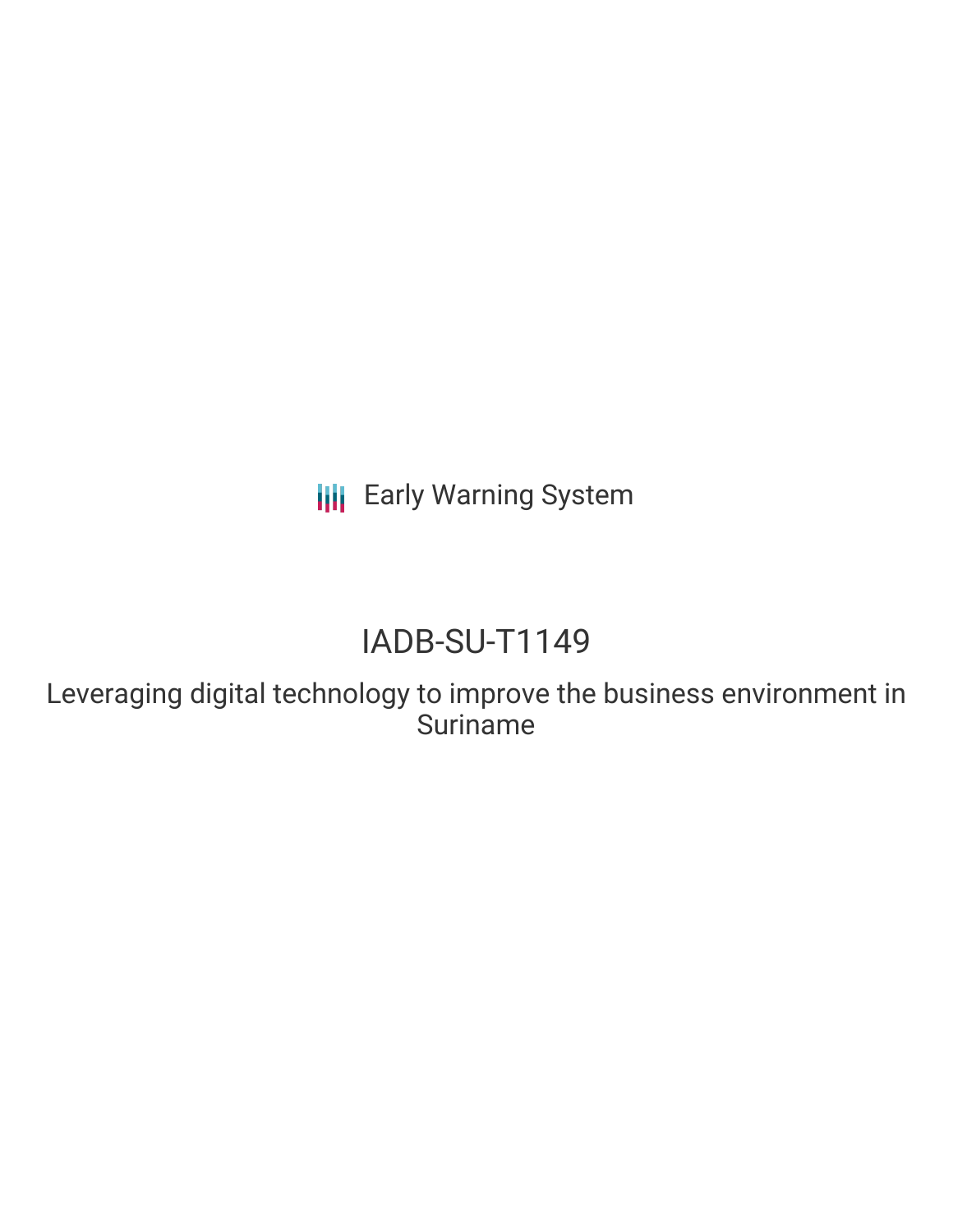

# Early Warning System Leveraging digital technology to improve the business environment in Suriname

### **Quick Facts**

| <b>Countries</b>               | Suriname                                  |
|--------------------------------|-------------------------------------------|
| <b>Specific Location</b>       | national coverage                         |
| <b>Financial Institutions</b>  | Inter-American Development Bank (IADB)    |
| <b>Status</b>                  | Proposed                                  |
| <b>Bank Risk Rating</b>        | U                                         |
| <b>Borrower</b>                | Goverment of Suriname                     |
| <b>Sectors</b>                 | Law and Government, Technical Cooperation |
| <b>Investment Type(s)</b>      | <b>Advisory Services</b>                  |
| <b>Investment Amount (USD)</b> | $$0.18$ million                           |
| <b>Project Cost (USD)</b>      | $$0.18$ million                           |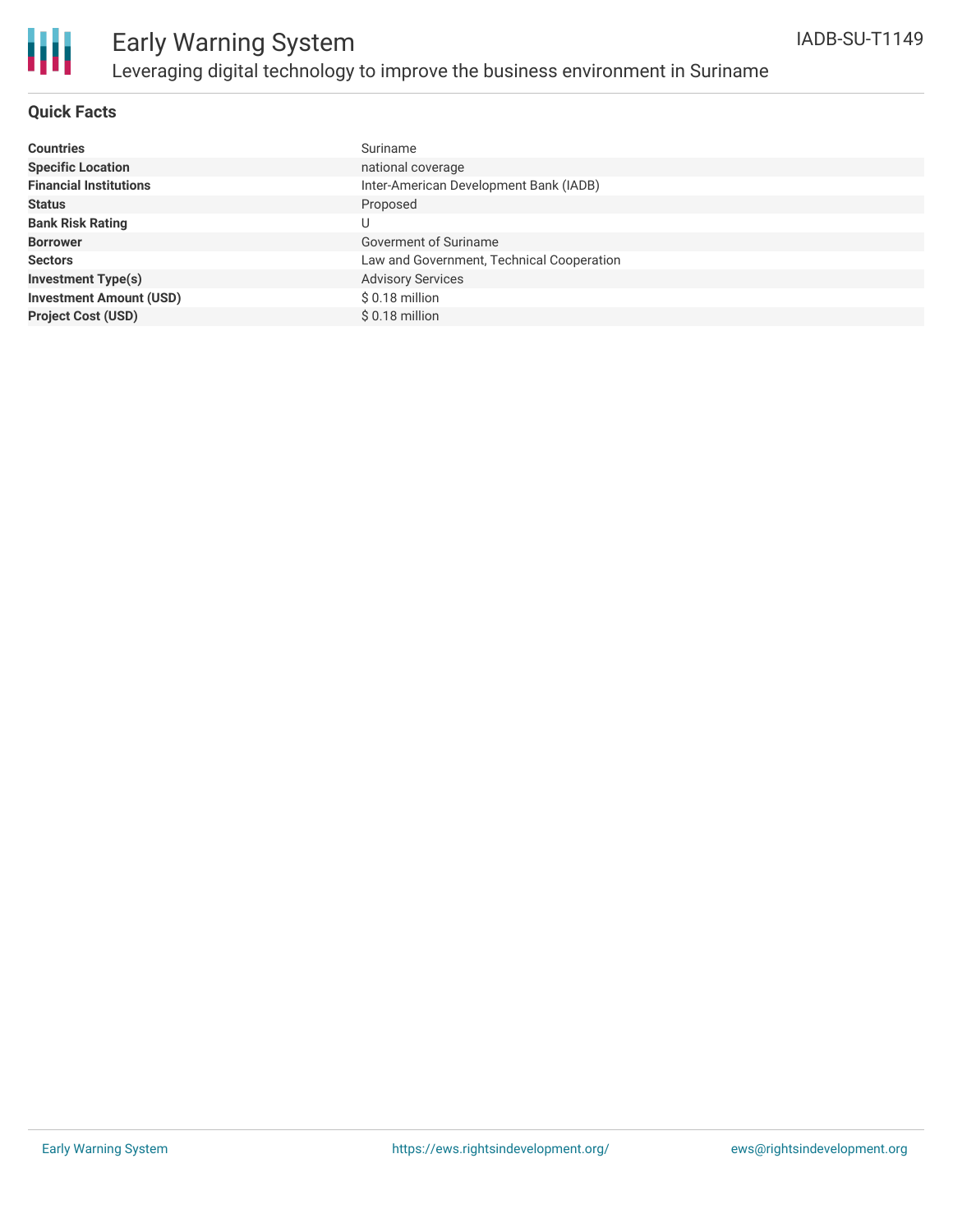

## Early Warning System Leveraging digital technology to improve the business environment in Suriname

### **Project Description**

To improve the effectiveness, efficiency and accessibility of processes for the application and renewal of business and professional certificates, licenses, and permits in Suriname. More specifically the TC will: (i) reduce the average time taken to review and approve applications for business licenses and permits; and (ii) facilitate tracking of applications and provide opportunities to integrate and automate other related functions.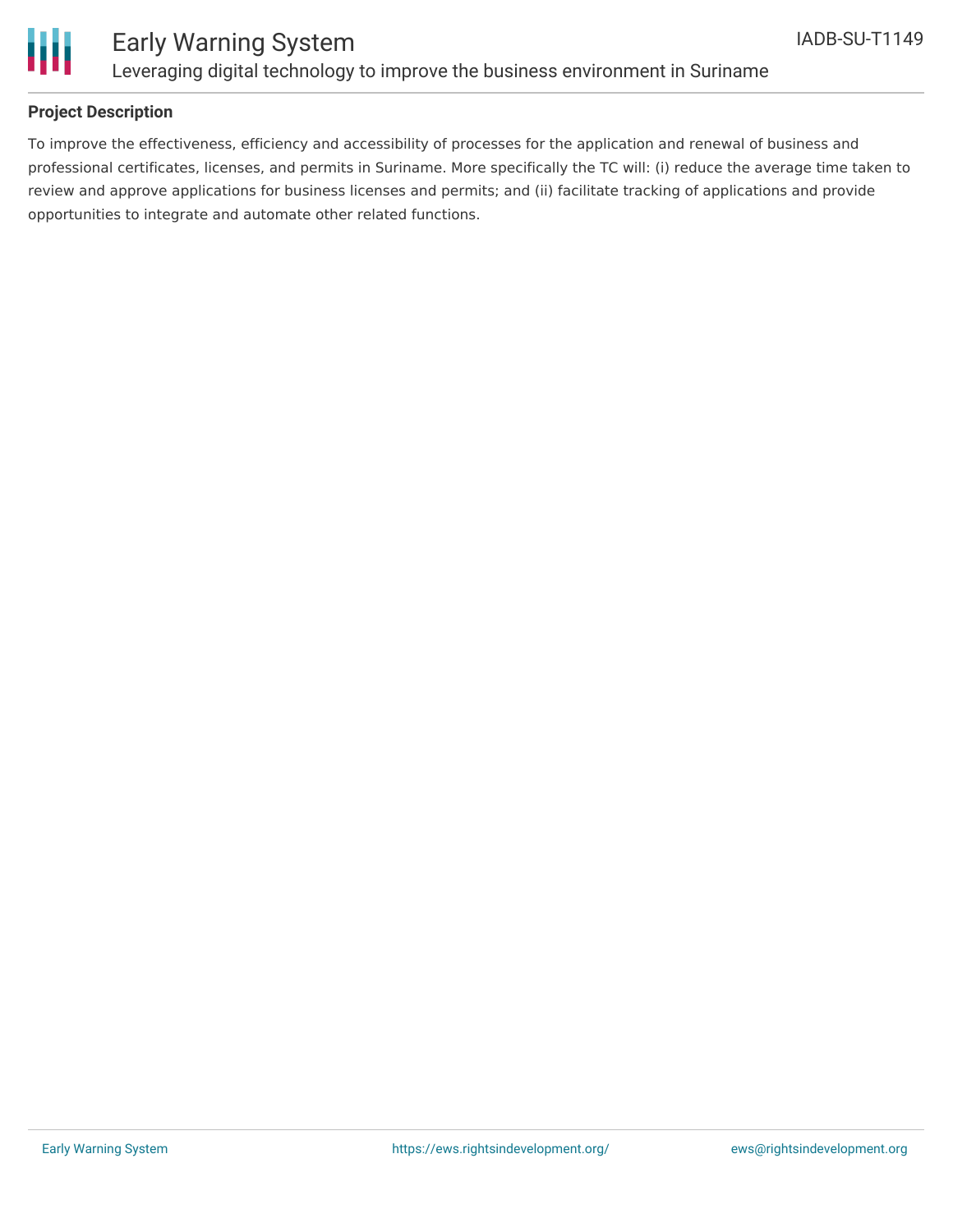

## Early Warning System Leveraging digital technology to improve the business environment in Suriname

### **Investment Description**

• Inter-American Development Bank (IADB)